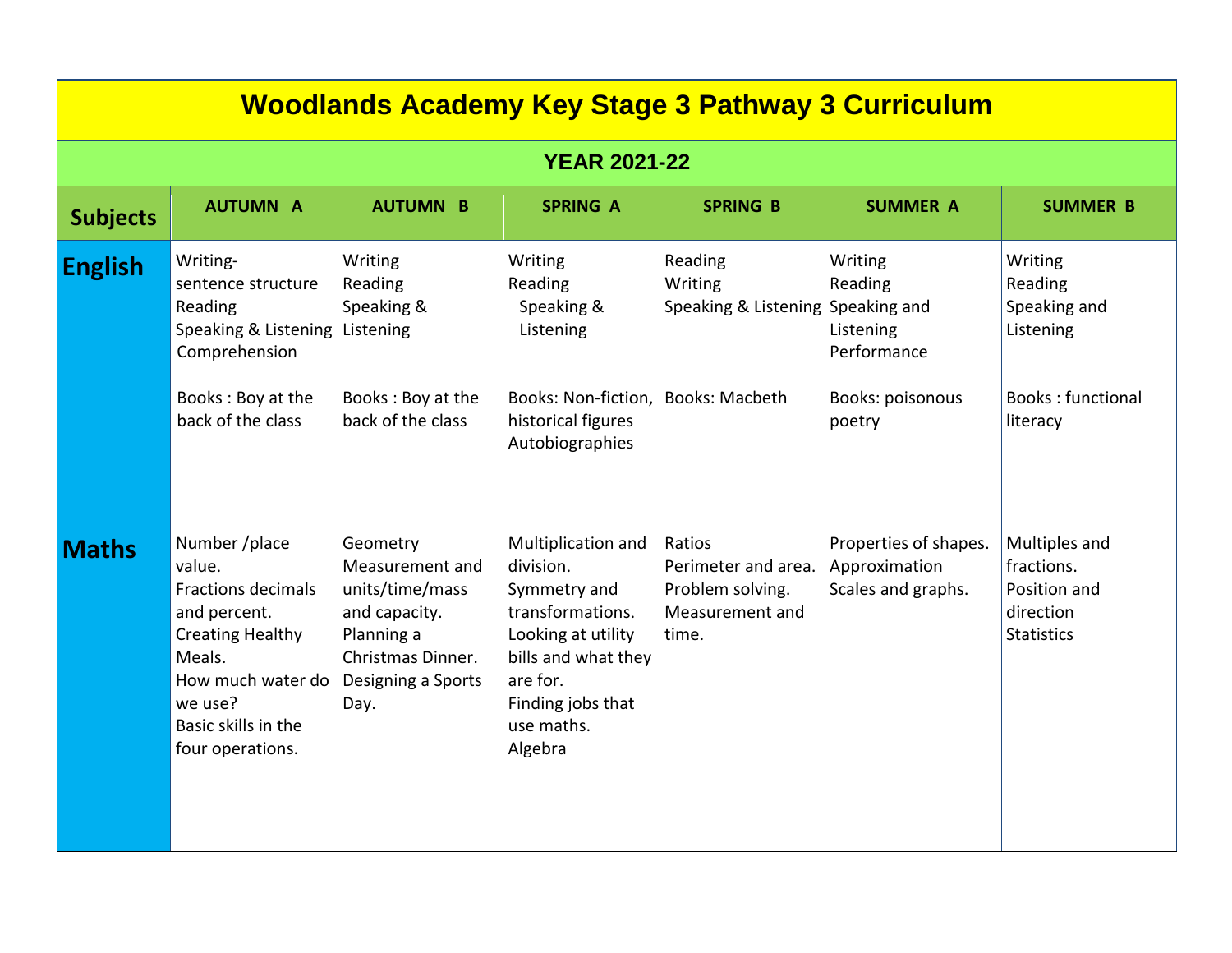| <b>Woodlands Academy Key Stage 3 P3 Curriculum</b> |                                                                                                                                                                                                                                                |                                                                                                                                                                                                                                        |                                                                                                                                                                                                            |                                                                                                                                                                                                                                                                                                                                                                                                |                                                                                                                                                                                         |                                                                                                                                                                                                               |  |
|----------------------------------------------------|------------------------------------------------------------------------------------------------------------------------------------------------------------------------------------------------------------------------------------------------|----------------------------------------------------------------------------------------------------------------------------------------------------------------------------------------------------------------------------------------|------------------------------------------------------------------------------------------------------------------------------------------------------------------------------------------------------------|------------------------------------------------------------------------------------------------------------------------------------------------------------------------------------------------------------------------------------------------------------------------------------------------------------------------------------------------------------------------------------------------|-----------------------------------------------------------------------------------------------------------------------------------------------------------------------------------------|---------------------------------------------------------------------------------------------------------------------------------------------------------------------------------------------------------------|--|
| <b>YEAR 2021-22</b>                                |                                                                                                                                                                                                                                                |                                                                                                                                                                                                                                        |                                                                                                                                                                                                            |                                                                                                                                                                                                                                                                                                                                                                                                |                                                                                                                                                                                         |                                                                                                                                                                                                               |  |
| <b>Subjects</b>                                    | <b>AUTUMN A</b>                                                                                                                                                                                                                                | <b>AUTUMN B</b>                                                                                                                                                                                                                        | <b>SPRING A</b>                                                                                                                                                                                            | <b>SPRING B</b>                                                                                                                                                                                                                                                                                                                                                                                | <b>SUMMER A</b>                                                                                                                                                                         | <b>SUMMER B</b>                                                                                                                                                                                               |  |
| <b>Science</b>                                     | Introduction to Science,<br>becoming familiar with<br>apparatus, measuring and system work together<br>the Bunsen burner.<br>Investigating solids,<br>liquids and gases.<br>Devising ways to separate<br>mixtures based on their<br>properties | Exploring how the<br>skeletal and muscular<br>for movement.<br>Looking at cells and<br>being able to identify<br>their principal features.<br>Exploring the properties<br>of light, how light<br>travels through<br>different objects. | Earth and the<br>atmosphere<br>Space physics<br>Gravity                                                                                                                                                    | Metals and non metals<br><b>Chemical reactions</b><br><b>Acids and alkalis</b><br>Sound                                                                                                                                                                                                                                                                                                        | Variation<br>Human reproduction<br>Energy costs                                                                                                                                         | Energy transfer<br>Speed<br>Interdependence<br>Plant reproduction                                                                                                                                             |  |
| <b>PE</b>                                          | <b>OAA</b><br>Participate in outdoor<br>activities and Team building<br>challenges individually and<br>as part of a team. Make<br>decisions with support and<br>independently                                                                  | Dance<br>Know understand and<br>apply the 5 basic body<br>actions and develop<br>knowledge of canon,<br>unison, dynamics and<br>levels in performance<br>independently.                                                                | <b>Invasion Games</b><br>Know and understand<br>basic principles of<br>competitive invasion,<br>striking and net/ wall<br>games and apply<br>attacking and defending<br>tactics with some<br>independence. | <b>Gymnastics</b><br>Know, understand and<br>apply different types of<br>jump and apply them<br>across the different<br>categories in the PE<br>curriculum in isolation, in<br>combination and<br>independently. To know,<br>understand and apply<br>balance, agility and<br>coordination and develop<br>knowledge and<br>understanding of<br>flexibility, strength,<br>technique and control. | <b>Athletics</b><br>Know understand and<br>apply running techniques<br>including pace, change of<br>speed, change of<br>direction in isolation, in<br>combination and<br>independently. | <b>Striking and Fielding</b><br>Know, understand and<br>apply how to throw<br>underarm/ overarm and<br>catch high balls, low<br>balls, mid height balls in<br>isolation, in combination<br>and independently. |  |